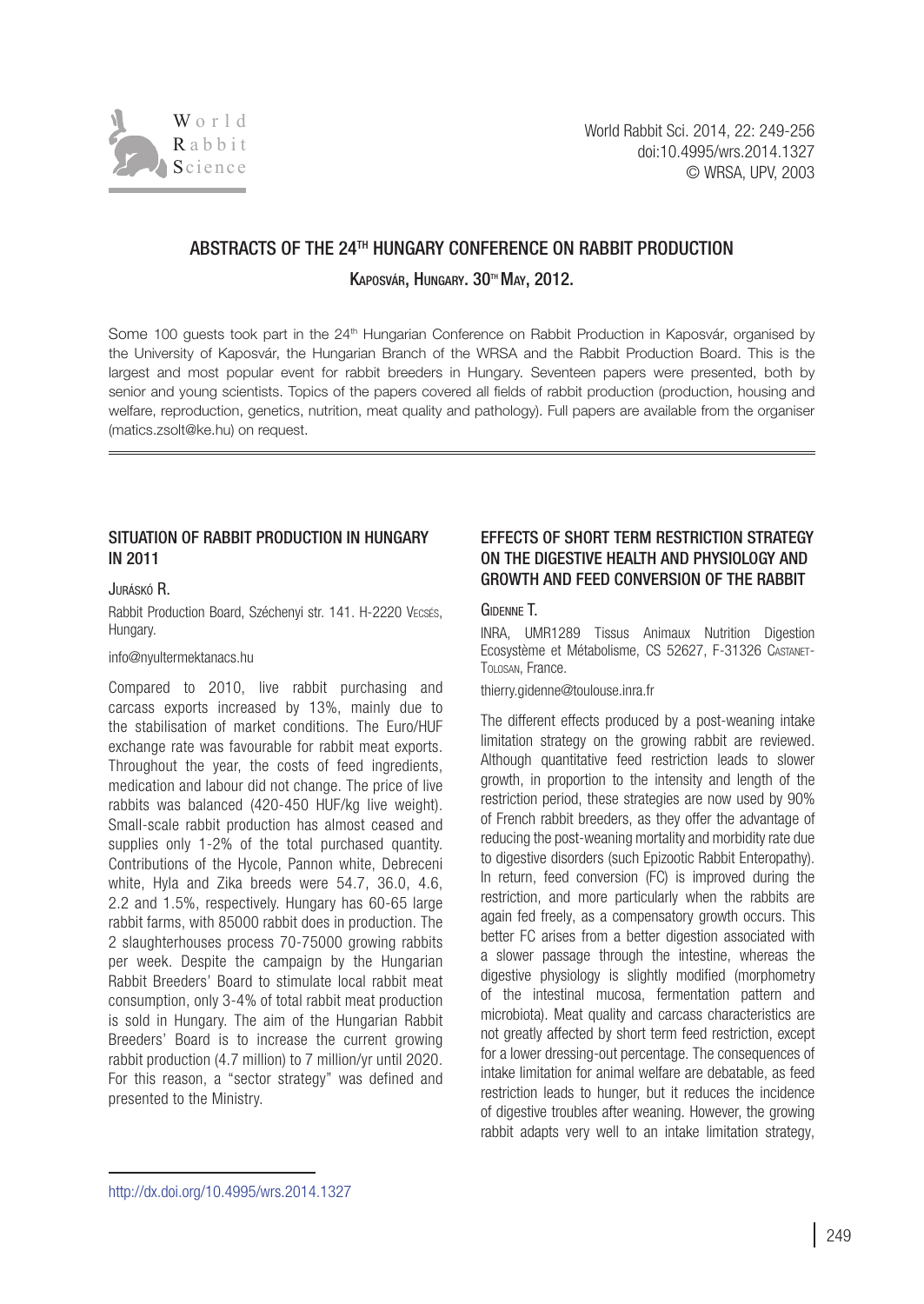#### **HUNGARY**

without any peer aggressive behaviour. In conclusion, restriction strategies could improve the profitability of rabbit breeding, but they should be adapted to any specific breeding situation, according to the national market, feed prices, etc.

## Effect of linseed oil, vitamin E and selenium supplementation in diet on meat quality of growing rabbits

## Matics Zs.\*, Gerencsér Zs.\*, Szabó A.\*, Fébel H.† , Szin M.‡ , Radnai I.\*, Szendrő Zs.\*

\*Kaposvár University, Guba S. str. 40, H-7400 Kaposvár, Hungary. † Research Institute for Animal Breeding and Nutrition, Gesztenyés str. 1, Herceghalom, Hungary. ‡ Olivia Ltd, Mizse, 9, Lajosmizse, Hungary.

#### [matics.zsolt@ke.hu](mailto:matics.zsolt@ke.hu)

The aim of the study was to examine the health protective effect of meat from rabbits fed on a diet with linseed oil, vitamin E and selenium supplementation. In particular, the n3 FA proportion, n6/n3 FA ratio, vitamin E and selenium content were taken into account. Instead of 3% sunflower oil, the supplemented diet contained 3% linseed oil, as well as 260 mg/kg more vitamin E instead of 60 mg/ kg, and its selenium content was increased from 0.1 to 0.46 mg/kg. Rabbits were weaned at the age of 5 wk, and the supplementation (S) was fed for 1 (S1), 2 (S2), 3 (S3) or 4 wk (S4) in the pre-slaughter period. The control group (C) was fed a non-supplemented diet throughout the study. Rabbits were slaughtered at 11 wk of age and *longissimus dorsi* (MLD) and thigh (HL) were sampled. The ∑ n6 fatty acid content (mg fatty acid/g meat) of HL was slightly different between groups C and S3, while in the S4 it decreased significantly; this decrease was continuous and significant in the MLD for all groups. The n3 FA content increased, as compared to the C group to 2.5, 4.8, 4.8 and 3.6-fold values in the HL, and to 2.0, 2.8, 3.1 and 3.7-fold levels in the MLD in the groups S1, S2, S3 and S4, resp. The largest increment was found between groups C and S4 for C20:5 n3 (5.9 and 5.7-fold increases), which was followed by C18:3 n-3 (4.0 and 4.7-fold), by C22:5 n-3 (2.8 and 3.1-fold), and by C22:6 n-3 (2.0 and 2.5-fold) in the HL and MLD, resp. The n6/n3 ratio decreased after 2 wk of S feeding from 14.8 and 13.6 to 4.5 and 4.2, and in the S4 group to 2.3 and 2.4. The vitamin E content increased only in the MLD significantly, among groups C and S3 and S4, while in the HL the S3 group its concentration was lower, as in the C and S1 groups. In the meat of the S diet fed rabbits, the selenium concentration increased in parallel with the feeding time interval. As compared to the C group in groups S1, S2, S3 and S4, in the HL the increment was 1.4, 1.6, 1.8 and 2.0-fold, while in the MLD 1.4, 1.4, 1.6 and 2.0-fold. Results have proven

that linseed oil, vitamin E and selenium supplementation improves the value of rabbit meat to a functional food. To achieve the desired effect, a 2-3 wk feeding period is recommended.

# EFFECT OF DIETS WITH DIFFERENT COMPOSITION AND NUTRITIVE VALUE ON RABBIT DOES' PRODUCTION

## Eiben Cs.\*, Gódor S-né.\*, Kustos K. † , Gippert T.‡ , Maró А.<sup>§</sup>, То́тн Т.#

\*Institute for Small Animal Research and Co-ordination Centre for Gene Conservation, Isaszegi str. 200, H-2100 Gödöllő, Hungary. † Lab-Nyúl Ltd, Malomtó str. 8, H-2100 Gödöllő, Hungary. ‡ GBT Press Ltd, Sportföld str. 21/F, H-2112 Veresegyház, Hungary. § UB Merchants Ltd., Fő str. 130, H-2085 Pilisvörösvár, Hungary. # University of West Hungary, Faculty of Agricultural and Food Sciences, Vár str. 2, H-9200 Mosonmagyaróvár, Hungary.

#### [eiben@katki.hu](mailto:eiben@katki.hu)

The effect on rabbit doe performance of a standard diet (S) with 16.7% crude protein (CP), 2.55% ether extract (EE), 17.9% crude fibre (CF) and 10.8 MJ/kg digestible energy (DE) content and of 6 isonutritive diets with higher nutritive value (16.5-18.2% CP, 3.69-4.22% EE, 15.0-15.6% CF and 11.3-11.4 MJ/kg DE), but created from different raw materials, was studied. Compared with the intensive diet (I), the soybean and wheat bran content was reduced and substituted by 5% malt in the M diet. Carob diet was supplemented with 5% carob pulp (C) and contained less alfalfa, beet pulp and wheat bran and more soybean than the I diet. Oats were added at 10.5% at the expense of alfalfa, beet and wheat bran in the O diet. The low-protein diet (LP) had low CP (16.5%) but high fat content (4.13%) and was supplemented with 0.8% lysine, 0.3% threonine and 0.2% methionine. The fine-protein diet (FP) with 17.3% CP content did not contain soybean, but the ratio of beet pulp was increased and four high-digestible feed additives, i.e. 2.5% Brewer's yeast, 2.5% refined potato protein (Protastar), 2.5% soya concentrate (HS-500) and 4.5% energy product (Energoacid-40) were added to this diet. Does and kits were fed these diets from kindling till weaning (day 35). The free-nursing NZW, Pannon White and Californian does (except the 3-day biostimulation) were re-inseminated on day 11 postpartum. The production of 3 consecutive breedings was studied (Artificial Insemination=520). Kindling rate was higher in the I does than in the C rabbits (81 *vs.* 66%, *P*=0.042) and was 68- 79% in the other does. Litter size and weight were not affected by the diets. The 35-d weaning weight was high in the I, O and FP kits (863-888 g), low in the S and LP rabbits  $(823-838)$  q) and average in the other kits  $(856-860)$  q) (*P*=0.001). Compared to the S does, productivity of the I, O (both  $+22\%$ ), M (8%) and FP does  $(+7\%)$  increased.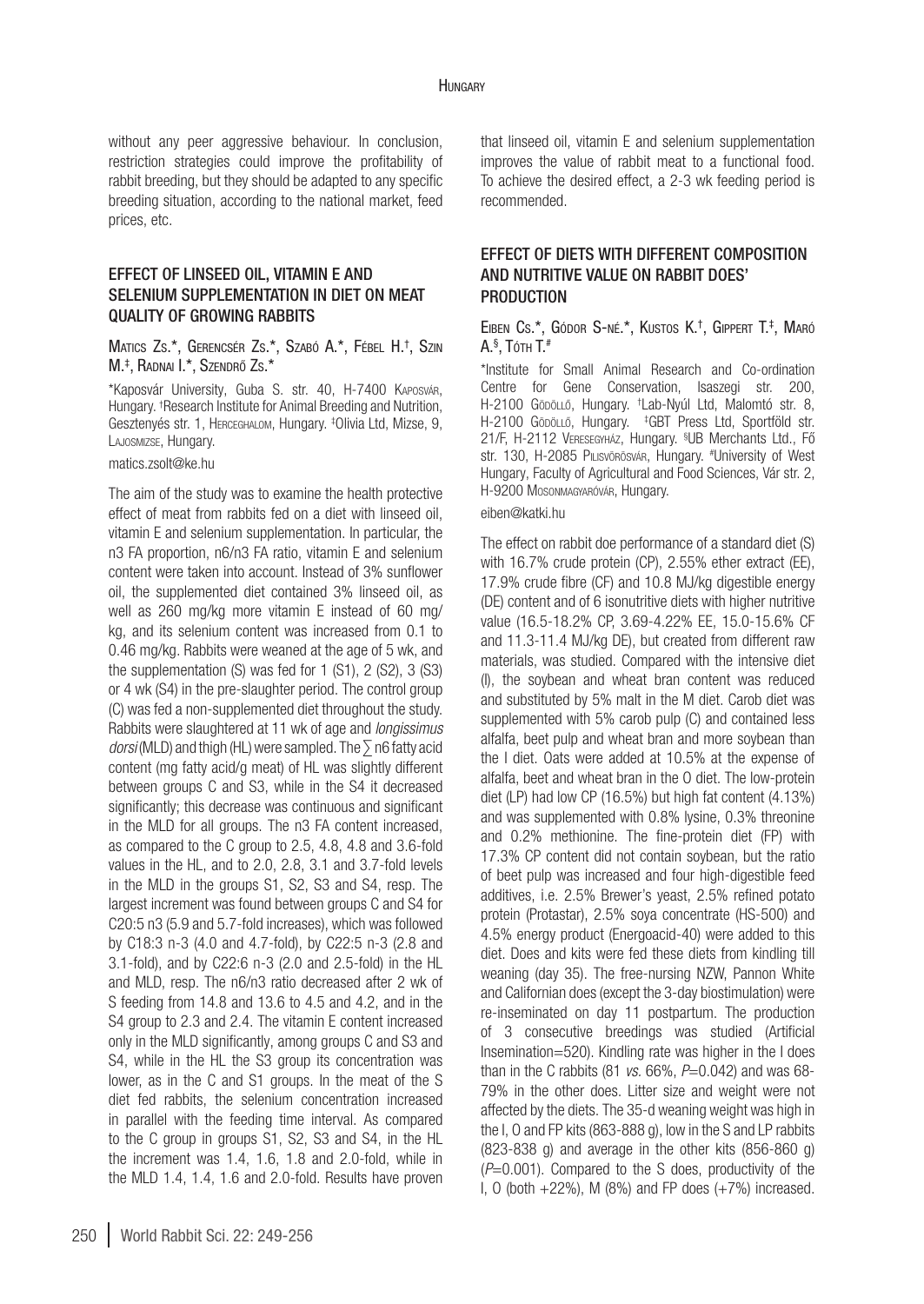The I and LP does were heavier at weaning ( $P=0.001$ ) than the M, C, O and FP does. Between lactation days 21-35, the I does lost less weight than the S, C, LP and FP does (*P*=0.009). Calculated 1-35 d feed intake (doe+litter) was 8, 9 and 6% lower in the I, FP and LP rabbits than in the S rabbits. Both the composition and nutritive value of the diets affected doe production. Productivity improved with I, O, M and FP diets.

### Application of BLUP method in rabbit **BREEDING**

#### Nagy I., Czakó B.

Kaposvár University, Guba S. str. 40, H-7400 Kaposvár, Hungary.

[nagy.istvan@ke.hu](mailto:nagy.istvan@ke.hu)

18609 litter weight records of 4413 rabbit does were analysed using a BLUP repeatability model. The model contained parity, year-month of kindling, number of reared kits and age at measurement as environmental factors (fixed effects). Along with the additive genetic effects, the model contained permanent environmental effects as random effects. Based on the results, it could be concluded that the highest litter weights at 3 wk were observed at the 3<sup>rd</sup> and 4<sup>th</sup> parities. Year-month of kindling and number of reared kits substantially affected the litter weight at 3 wk. On the contrary, due to the small magnitude and variability of age at measurement, this effect was considered as nuisance in terms of litter weight.

## Correlation between *in vivo* thigh muscle volume estimated by CT and slaughtered thigh muscle weight in domesticated **RABBITS**

Nguyen T.T., Nagy I., Radnai I., Matics Zs., Gerencsér Zs., Donkó T., Szendrő Zs., Gyovai P.

Kaposvár University, Guba S. str. 40, H-7400 Kaposvár, Hungary.

[nttthutrang86@gmail.com](mailto:nttthutrang86@gmail.com)

Thigh muscles of 554 rabbits were volume determined by computer tomography (CT) - scanned at a mean age and body weight of 10 wk and 2668 kg, respectively - included in this study. The aim of this study was to determine correlation between the *in vivo* estimated thigh muscle volumes (cm3 ) determined by CT and slaughtered thigh muscle weight (g) in Pannon White rabbits. Depending on the Hounsfield units (HU) that defined muscle, the correlation coefficients obtained were 0.79, 0.88, and 0.89, respectively. The highest correlation coefficient (0.89) was found using the HU 20-120 interval. These values were higher than the corresponding values when

applying partial correlation using PROC CORR of SAS, removing the effect of body weight. Additionally, the study aimed to estimate Pearson correlation using sub datasets restricting the slaughter weights to different intervals (2.2- 2.8 kg; 2.4-2.6 kg). When narrowing the interval, lower correlations were found.

# Effect of lighting schedules (16L:8D or 12L:6D) on reproductive performance of RABBIT DOES

Matics Zs., Gerencsér Zs., Radnai I., Mikó A., Nagy I., Szendrő Zs.

Kaposvár University, Guba S. str. 40, H-7400 Kaposvár, Hungary.

[matics.zsolt@ke.hu](mailto:matics.zsolt@ke.hu)

The aim of the experiment was to compare the reproductive performance of rabbit does in a routine (16L:8D) and in a proportionally shorter (18 h) 12L:6D lighting regime. The experiment was conducted at the Kaposvár University experimental rabbit farm. Crossbred rabbit does were randomly housed in 2 identical rooms. Drinking water and commercial pellet were available *ad libitum*. Temperature varied between 14-28°C, depending on the season. The 2 rooms only differed in the lighting schedule: 24h group=16 h light and 8 h dark ( $n=54$  does); 18h group=12 h light and 6 h dark (n=54 does). Rabbit does were first inseminated at 16.5 wk of age. Artificial insemination was applied 11 d *post partum* (42 d reproductive rhythm, single batch system). Cross-fostering was applied within groups with maximum 8 kits/litter at first kindling and maximum 10 kits/litter at subsequent parities. Rabbit does could nurse their kits freely. Data on the first 5 consecutive reproductive cycles were evaluated. Body weight of the does at kindling, kindling rate, litter size at birth, at day 21 and 35 showed no significant differences between the groups. Kit mortality rates for the periods of 0-21 and 0-35 d were independent of the lighting schedule. Litter weight at day 21 and 35 was 4% lower in the 18h group compared to the 24h group (*P*<0.05). Calculating the productivity index, the number of kits born alive and number of kits at day 35 per 100 AI were 7.5% (813 *vs.* 757 kits) and 5.2% (714 *vs.* 679 kits) higher in the 18h group compared to the 24h group, respectively. Considering the opposite tendencies of the kits' body weight, the 2 groups did not differ for the total weight of the weaned rabbits per 100 AI (18h: 630 kg; 24h: 632 kg). Survival of the does did not differ significantly during the experimental period (83 and 81% in groups 18h and 24h, respectively, P=0.735). Reproductive performance of rabbit does housed in a routine (16L:8D=24 h) or proportionally shorter (12L:6D=18 d) lighting schedule was similar.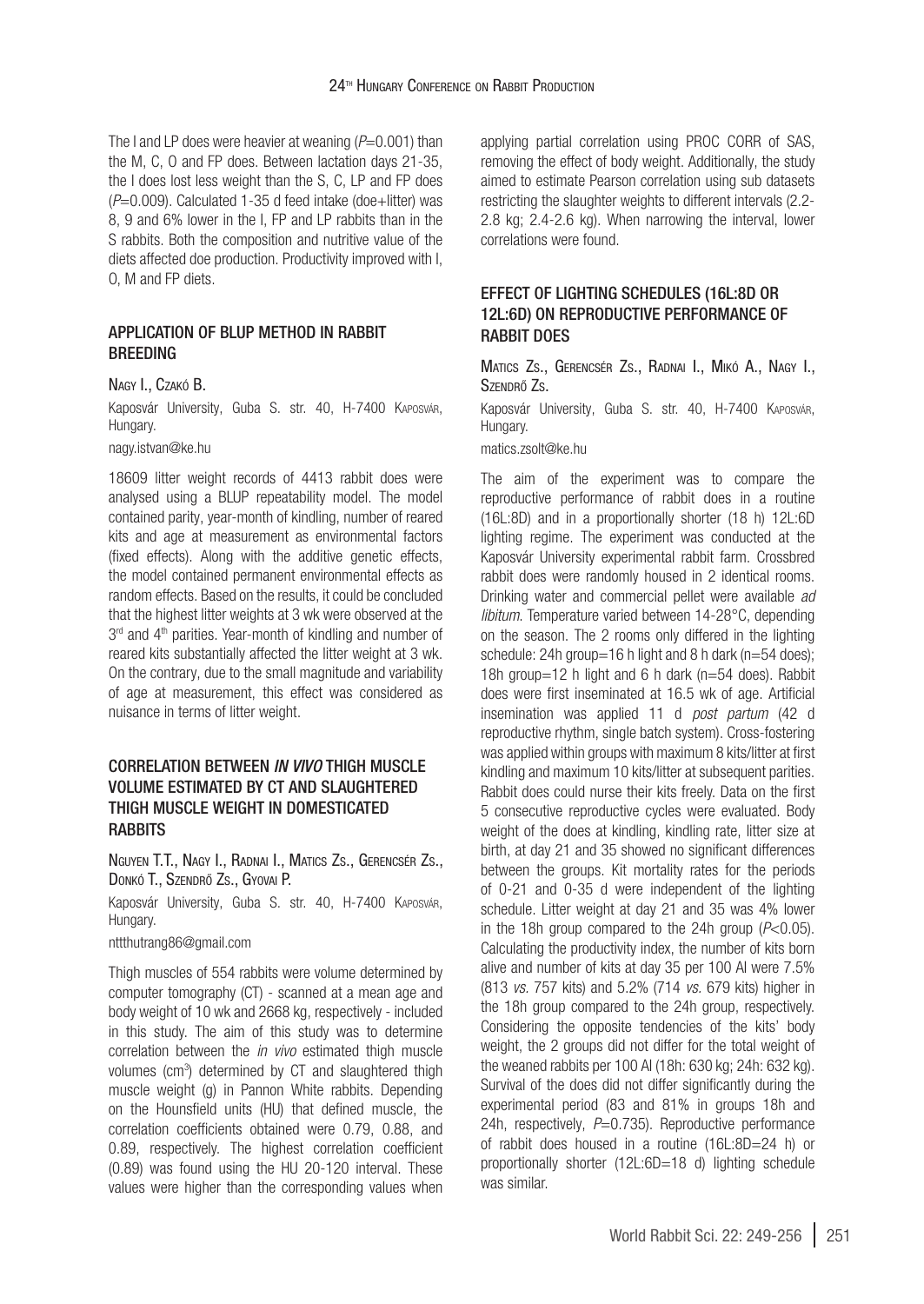# Effect of lighting schedules (16L:8D or 12L:6D) on nursing behaviour of rabbit does

## Matics Zs.\*, Gerencsér Zs.\*, Mikó A.\*, Radnai I.\*, Odermatt M.† , Nagy I.\*, Szendrő Zs.\*

\*Kaposvár University, Guba S. str. 40, H-7400 Kaposvár, Hungary. † Olivia Ltd, Mizse 94, H-6050 Lajosmizse, Hungary. [matics.zsolt@ke.hu](mailto:matics.zsolt@ke.hu)

The aim of the experiment was to compare the nursing behaviour of rabbit does in a routine (16L:8D) and in a proportionally shorter (18h, 12L:6D) lighting schedule. The experiment was conducted at the Experimental rabbit farm of the Kaposvár University. Thirteen week old crossbred female rabbits were randomly housed in 2 identical rooms in flat deck cages. The 2 rooms only differed in the lighting schedule: 24h group: 16 h light and 8 h dark (n=9 does), 18h group: 12 h light and 6 h dark (n=8 does). The rabbit does were first inseminated at 16.5 wk of age. Artificial insemination was applied 11 d *post partum* (42 d reproductive rhythm, single batch system). Number of kits/litter was equalised to 10, and rabbit does could nurse their kits freely. The nursing behaviour of the does was examined (duration, number of events per day, distribution of nursing events) over a 144 h period from the beginning of the lighting period on day  $4<sup>th</sup>$  to the beginning of the lighting period on the 10<sup>th</sup> d of the second lactation. Infrared cameras were used for observation. 138 nursing events were evaluated during the 2448 h time period. The daily number of nursing events was not different in the 2 groups  $(1.29 \pm 0.35$  and  $1.41 \pm 0.29$ , respectively; *P*=0.470). The percentage of 24 h periods with  $\geq$ 2 nursing was 41.5 and 27.1% in groups 24h and 18h, respectively. In routine lighting schedule (24h group, 16L:8D), 77.6% of the nursing events took place during the dark period and in the 2 h after light switch-on and does nursed their kits most frequently during the first 2 h of the light period (28.9%). This tendency could not be observed in the 18h group. Only a small number of the nursing events were recorded during the dark period (19.4%) and in the 2 h after light switch-on (16.1%). Seeing the nursing events of 18h group in 24 h intervals and lighting schedule in which the 18h rabbit does were born and grew up, the distribution of nursing events is partly based on 16L:8D lighting schedule. Contrary to our hypothesis, applying a "reduced day" (12L:6D=18h) instead of the routine 16L:8D lighting schedule did not increase the number of nursing events per 24 h. Based on the distribution of nursing events in the 24 h period, it seems that 18h rabbit does nursed their kits according to the lighting schedule (16L:8D) which was applied during their growing period.

# Effect of different housing condition on production and carcass traits of growing **RARRIT**

### Gerencsér Zs.\*, Odermatt M.† , Atkári T.† , Szendrő Zs.\*, Radnai I.\*, Nagy I.\*, Matics Zs\*

\*Kaposvár University, Guba S. str. 40, H-7400 Kaposvár, Hungary. † Olivia Ltd, Mizse 94, H-6050 Lajosmizse, Hungary. [gerencser.zsolt@ke.hu](mailto:gerencser.zsolt@ke.hu)

The effect of cage and pen size (depending on the group size) on the production and slaughter performance of growing rabbits was analysed. In the first group, 5 wk old full-sib rabbits were placed in cages (8 rabbits per cage); in the other group, the rabbits were placed in pens (65 rabbits per pen). The cage and pen floors were made of wire mesh and plastic mesh, respectively, while both cages and pens were equipped with plastic mesh platforms. Stocking density was 16 rabbits/m2 for both groups. The rabbits housed in cages had significantly higher body weight at the ages of 9 and 11 wk (2181 *vs.* 2088 g and 2540 *vs.* 2443 g, respectively), higher average daily gain between the ages of 7 and 9 wk (38.0 *vs.* 33.3 g/d), and better feed conversion ratio between the ages of 7 and 9 and 5 and 11 wk (3.61 *vs.* 4.28 and 3.39 *vs.* 3.61). In contrast, they had lower mortality rates (0 *vs.* 5.4% and 5.2 *vs.* 27.0% and 5.2 *vs.* 31.5%, respectively) compared to rabbits housed in pens. Among the pen housed rabbits, injuries originated by aggression were detected at the age of 9 wk, contrary to cage housed rabbits, where injuries were detected only at the end of the experiment. Body weight at slaughter (2540 *vs.* 2469 g), weight of the hot (1514 *vs.* 1450 g), chilled (1477 *vs.* 1415 g), and reference carcass (1238 *vs.* 1173), weight of the fore - (353 *vs.* 338 g), mid (405 *vs.* 379 g) and hind parts (453 *vs.* 436 g) and weight of the perirenal (20.8 *vs.* 15.1 g) and scapular fat (6.23 *vs.* 5.13 g) were higher in the cage housed rabbits. The ratios of the mid part and the perirenal fat to the reference carcass (32.6 *vs.* 32.2%, and 1.65 *vs.* 1.25%, respectively) were higher for the rabbits placed in cages, while the ratio of the hind part compared to the reference carcass (36.7 *vs.* 37.3%) was significantly larger for the rabbits housed in pens. No differences were observed between the groups for weight of the heart, lungs, liver and kidneys or for meat quality traits (pH and meat colour). Based on the results, it may be concluded that housing the rabbits in larger groups is unfavourable in terms of production and animal welfare. Moreover, as the locomotor behaviour is increased the ratio of the hind part compared to the reference carcass is increased and the amount of the fat depots decreased, while no alteration was detected for meat colour and pH.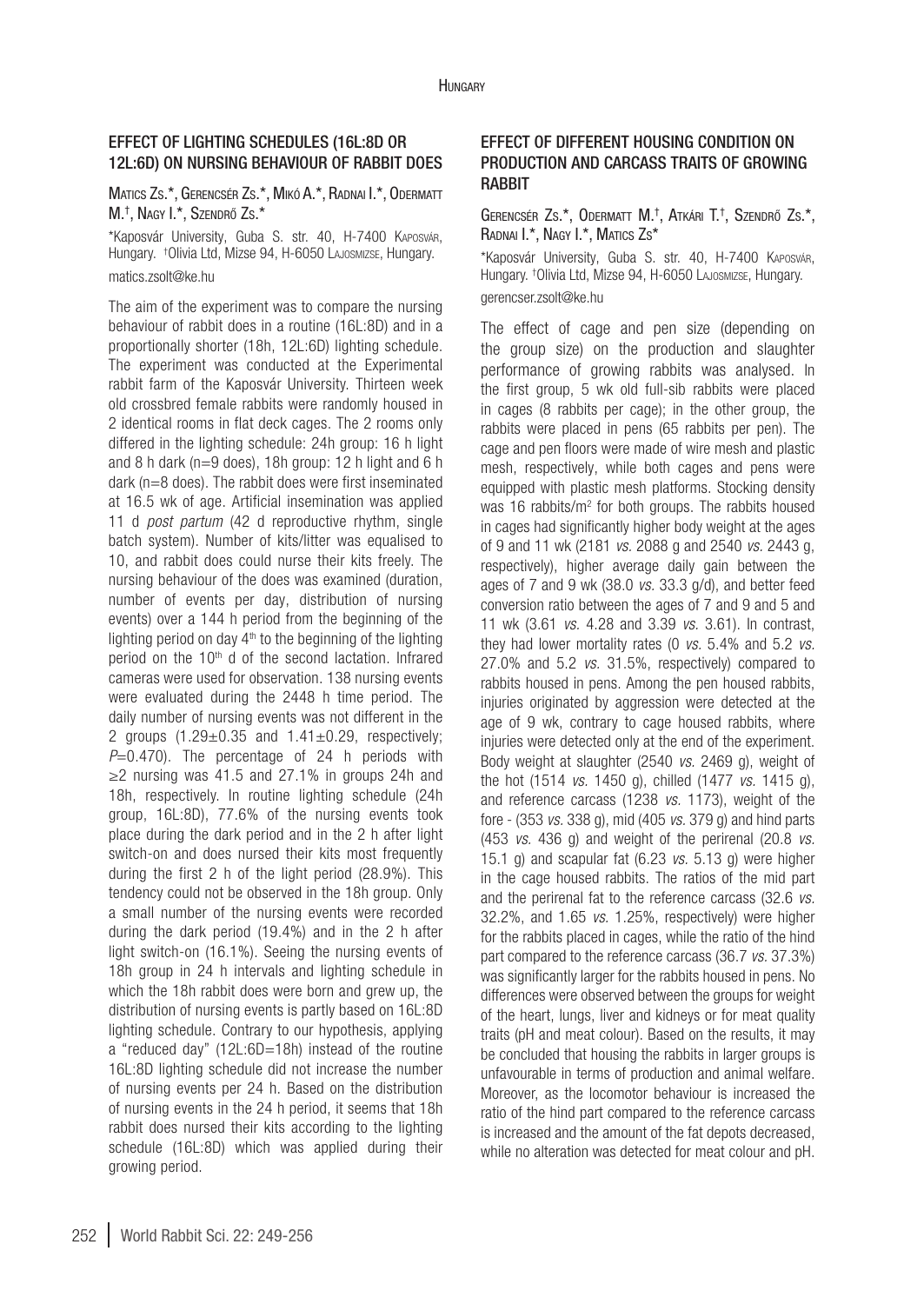## Examination of free choice of growing rabbits among different floor types

Gerencsér Zs.\*, Odermatt M.† , Radnai I.\*, Matics Zs.\*, Nagy I.\*, Szendrő Zs.\*

\*Kaposvár University, Guba S. str. 40, H-7400 Kaposvár, Hungary. † Olivia Ltd, Mizse 94, H-6050 Lajosmizse, Hungary. [gerencser.zsolt@ke.hu](mailto:gerencser.zsolt@ke.hu)

Location preference of growing rabbits was evaluated depending on the different floor types (plastic-mesh, wiremesh and deep-litter). The experiment was conducted at the Kaposvár University experimental rabbit farm, using growing rabbits from maternal line of the Pannon Rabbit Breeding Programme (n=129). The average temperature in the room was 10.5°C. At weaning (5 wk) the rabbits were placed in one of the 3 pens, each with a basic area of 3.8m2 (1.9x2.0m) (43 rabbits/pen, 12 rabbits/m2). The floor of the pens was partly wire-mesh (1/3), plasticmesh (1/3) and deep-litter (straw, 1/3). With infrared cameras, 24h video recording took place once a week, between 5 and 11 wk of age. The number of rabbits at each location in the pens was recorded every 30 minutes. The 24h observations were divided into four 6h periods. Frequencies at the different locations were compared by means of Chi-square test, testing the difference between observed and expected (33.3%) frequencies. The rabbits showed the highest preference for plastic-mesh (*P*<0.001); at every age they spent more time there (70 and 52%, at the ages of 5.5 and 10.5 wk, respectively) than the expected value (33.3%) in cases of random choice of floor type. Between the ages of 5.5 and 9.5 wk, the preference for the wire-mesh floor was significantly lower than 33.3% (20-27%; *P*<0.001), but at the age of 10.5 wk it was not significantly different from a value of 33.3% (*P*>0.1). Deep-litter was the least frequently chosen floor type at all ages (8 and 14%, at the ages of 5.5 and 10.5 wk, respectively; *P*<0.001). Similar tendencies were observed when the location preference was evaluated separately for the different day parts. Based on the results, it may be concluded that at 10ºC temperature the growing rabbits showed the highest preference for the plastic-mesh and the lowest preference for deep-litter; the preference for wire-mesh floor was a little lower than the expected value (33.3%).

## Economic evaluation of carcass traits of rabbit genotypes

Szendrő K.\*, Odermatt M.† , Matics Zs.\*, Horn P.\*, Szendrő Zs.\*

\*Kaposvár University, Guba S. str. 40, H-7400 Kaposvár, Hungary. † Olivia Ltd, Mizse 94, H-6050 Lajosmizse, Hungary. [szendro.katalin@ke.hu](mailto:szendro.katalin@ke.hu)

The aim of the study was to carry out an economic evaluation of different genotypes based on the cost factors of feed and the revenue from processed products. Pannon White (PW) and maternal line (M) does were inseminated with the sperm of 3 genotypes: M, PW, or a large body line (LB), each selected on different criteria (M: litter size, PW: weight gain and carcass traits, LB: weight gain and carcass traits). Progenies of 7 genotypes of different crossing combinations (n=224) were evaluated: MM, MPW, MLB, PWPW, PWM, PWLB, and LBLB. Rabbits were weaned at the age of 5 wk. Body weight was measured at 5 and 11 wk and the feed intake fortnightly. The weight of whole carcass, head, heart and lung, liver, kidneys, fore part, loin fillet, mid part's bone, thigh meat and thigh bone were quantified. The revenue from whole carcass and carcass parts was based on the Italian market price. Gross margin was calculated at production chain level (including farm and slaughterhouse) based on the actual weight at slaughter and of 2.5 kg. Cost to revenue and gross margin to cost ratio, as well as the efficiency, were determined on equal weight in all genotypes. MM provided the lowest values in terms of cost of weaned and slaughtered rabbits and production cost, followed by PWPW, while LBLB was the most expensive. Based on the actual slaughter weight, LBLB realised the highest total revenue from carcass parts (9.31  $\epsilon$ ) and the highest gross margin (5.58  $\epsilon$ /rabbit), followed by PWLB (8.94 € and 5.54 €/rabbit, respectively). While calculating on equal slaughter weight of 2.5 kg, the highest gross margin was found in PWPW (5.06  $\epsilon$ ), followed by PWLB  $(4.90 \in)$ . The best cost to revenue ratios (38.1 and 38.6%) and gross margin to cost (163 and 159%) were found in the case of PWPW and PWLB, respectively. Despite the general negative correlation between adult weight and carcass traits, on average the performance of progenies of PW does and the progenies of LB males were superior. Comparing the pure genotypes, calculated on equal slaughter weight, Pannon White rabbits reached the best results in terms of cost to revenue, gross margin to cost ratios and efficiency, followed by the maternal line and the large body line. In general, long-term CT-based selection on carcass traits leads to the development of more valuable genotypes in terms of cost to revenue and gross margin to cost ratios and efficiency.

# BACTERIOCIN-PRODUCING MICROBIOTA ISOLATED FROM PANNON WHITE AND THEIR APPLICATION IN RABBIT HUSBANDRY

Lauková, A.\*, Chrastinová, Ľ.† , Strompfová, V.\*, Plachá, I.\*, Kandričáková, A.\*, Szabóová, R.\*, Čobanová, K.\*, Chrenková, M.†, Formelová, Z.†, Žitňan, R.†, Ondruška, Ľ.†, Jurčík, R.†, Bónai, A. ‡ , Matics, Zs. ‡ , Kovács, M.‡

\*Institute of Animal Physiology Slovak Academy of Sciences, Soltésovej 4-6, 040 01 Košice, Slovakia. †Animal Production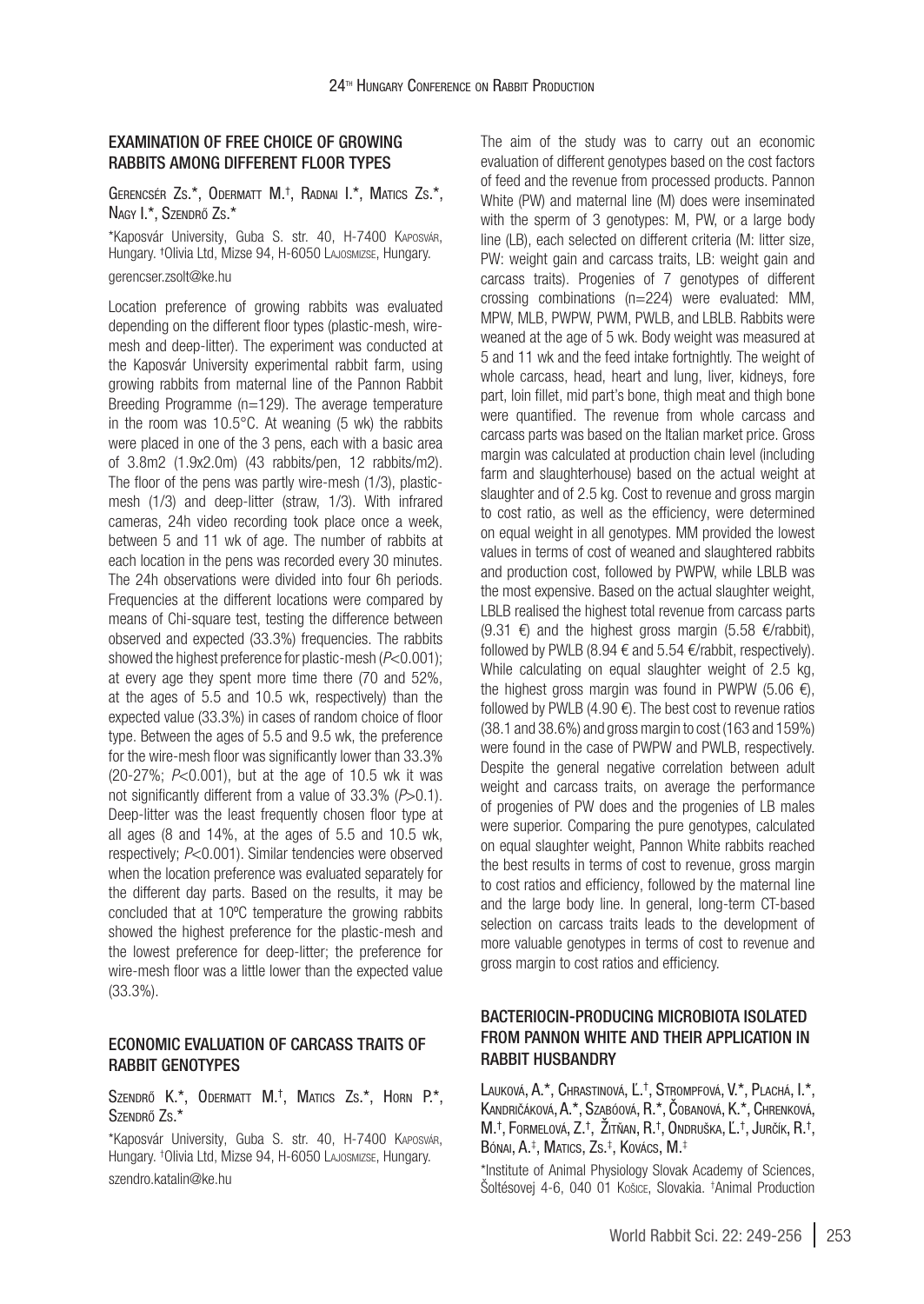Research Centre, 951 41 Nitra-Lužianky, Hlohovecká 2 and workplace Košice, Slovakia, ‡ Kaposvár University, Guba S. str. 40, H-7400 Kaposvár, Hungary.

[laukova@saske.sk](mailto:laukova@saske.sk)

Enterococci-lactic acid bacteria are able to produce antimicrobial substances, enterocins, possessing probiotic properties. Faecal samples of 122 Pannon white rabbits were checked for bacteriocin production. Species *E. faecalis*, *E. faecium*, *E. durans*, *E. avium* were detected by genotyping. *E. faecium* EF9a active against target of indicator bacteria (activity 200- 12800 AU/mL) was selected for *in vivo* experiment. The rabbits (Hycole, both sexes, age 5 wk) were divided into 2 groups (EG, CG), 24 animals in each. Rabbits in EG were administered 500 µL of EF9a per animal (109 Colony-forming unit/mL) in drinking water for 28 d. Samples were taken at day 0, 28 (4 wk after application) and 42. EF9a reached 3.99±0.89 (log10) CFU/g concentration in faeces. Its counts in caecum and appendix were lower than 1.0 CFU/g. At day 28, significant decrease of staphylococci (*P*<0.01), coliforms, pseudomonads (*P*<0.001) was detected in EG faeces. The number of clostridiae decreased slightly. The counts of staphylococci, coliforms, pseudomonads were also significantly decreased in caecum at day 28 (*P*<0.01, *P*<0.001, *P*<0.05, respectively); in appendix they were slightly decreased, at day 42 as well. Phagocytic activity in EG was significantly increased (*P*<0.001) at day 42. Lactic acid, organic acids concentrations in chymus, other biochemical parameters and functionality of intestinal mucosa were not influenced. Administration of EF9a increased average daily weight by 11.6% compared to CG.

## ANALYSIS OF RABBIT SEMEN CRYOPRESERVATION **PROTOCOLS**

Kerekes A.\*, Kriczky N.†, Kása E.†, Bősze Zs.\*, Bodó Sz.\* \*Agricultural Biotechnology Center, Szent-Györgyi Albert str. 4, H-2100 Gödöllő, Hungary. †Szent István University, Faculty of Agricultural and Environmental Sciences, Páter Károly str. 1, H-2100 Gödöllő, Hungary.

#### [bodo@abc.hu](mailto:bodo@abc.hu)

Due to several advantages, artificial insemination (AI) becomes an important method in the practice of rabbit breeding. Breeders normally use fresh semen for insemination, but in some special cases cryopreserved semen is applied. It is possible to create a gamete bank using cryopreserved semen samples. Frequently, the ratio of survived cells barely reaches the required minimum value (35-40%) for successful AI. In this study, we compared the efficiencies of two rabbit semen cryopreservation protocols. According

to the results, no significant differences between the protocols were found. The most critical technical step of a cryopreservation protocol is the incubation of straws in liquid nitrogen vapour. The ratio of live and fertile sperm cells is significantly reduced during this step. To further optimise the step, the effect of incubation time (5, 10, 20 min) and the distance of straws from the surface of  $LN_2$  (4, 8, 12 cm) was studied. According to our experiments, the incubation of straws at 4 cm for 5 min results in the same ratio of survived and fertile sperm cells as the original incubation step, so in this case we could shorten the original cryopreservation protocol to 25 min.

## reproductive toxicity of T-2 toxin in male **RABBITS**

Rajli V.\*, Cseh S. † , Tornyos G.\*, Matics Zs.\*, Huszenicza Gy.†, Kulcsár M.†, Rusvai M.†, Mándoki M.†, Kovács M.\* \*Kaposvár University, Guba S. str. 40, H-7400 Kaposvár, Hungary. † Szent István University, Faculty of Veterinary Science, István str. 2, kovacs, H-1078 Budapest, Hungar[y.](mailto:kovacs.melinda@ke.hu) [melinda@ke.hu](mailto:kovacs.melinda@ke.hu)

Several studies have concluded that the main factors in male subfertility or infertility can be attributable to environmental factors, such as mycotoxins, as frequently occurring dietary toxins. In a pilot study, we examined the subsequent effect of T-2 toxin applied in high dosage (4 mg/animal) for 3 d on the male reproductive processes in rabbits. One day of T-2 toxin treatment dramatically decreased voluntary feed intake, which remained lower during the first 2 wk after withdrawal of the toxin. Body weight of the contaminated rabbits dropped to 88% on days 17 and 29 compared to controls. The subsequent effect of T-2 toxin applied to rabbits in high doses manifested as decreased sperm motility, an increase in the number of spermatozoa with morphological abnormalities, and a drop in the testosterone level even after 48 d following a 3-d long acute toxicosis. In another study, male rabbits were exposed to 0 (control), 0.05, 0.1 or 0.2 mg/animal day T-2 toxin by gavage for 63 d. T-2 toxin in 0.1 and 0.2 mg daily doses significantly decreased feed intake, which became compensated after the 2nd and 3rd week, respectively. None of the sperm quality parameters examined showed significant difference between groups, except the ratio of spermatozoa with cytoplasmic droplets, which increased in animals treated with the highest dose of T-2. The 2 lower doses applied via feed (i.e. mixed into the feed to get 0.33 and 0.66 ppm T-2 containing diets) had no significant effect on feed intake, body weight, or any spermatological parameters. According to the results of the 2 chronic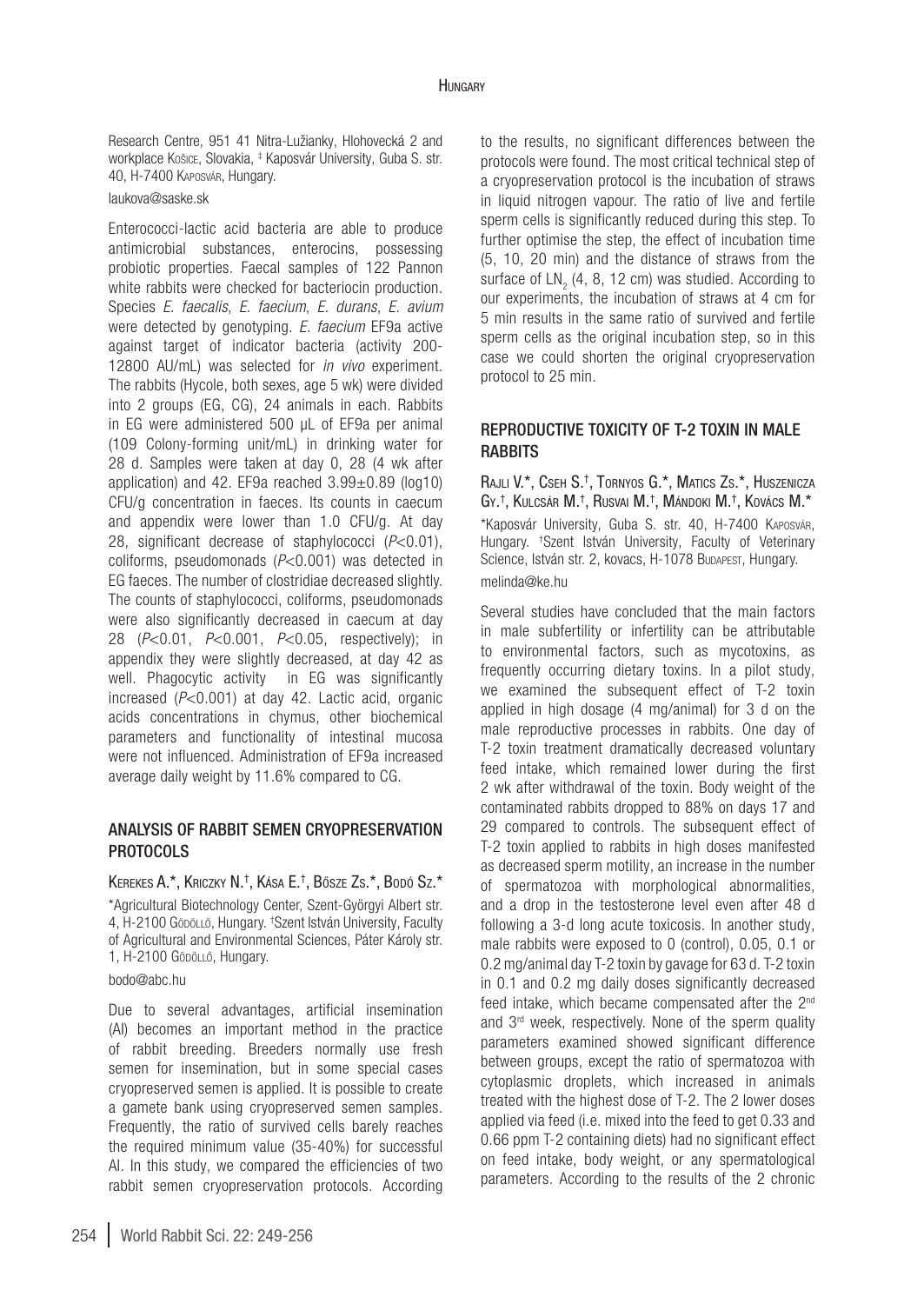experiments, the 2 lower doses may be tolerated by adult male rabbits without any detrimental changes in reproductive parameters.

## Effect of dietary supplementation of Spirulina (*Arthrospira platensis*) and Thyme (*Thymus vulgaris* L.) on productive performance and carcass traits of **GROWING RABBITS**

## Gerencsér Zs.\*, Szendrő Zs.\*, Radnai I.\*, Matics Zs.\*, Nagy I.\*, Dalle Zotte A. †

\*Kaposvár University, Guba S. str. 40, H-7400 Kaposvár, Hungary. † University of Padova, Department of Animal Medicine, Production and Health, Agripolis, Viale dell'Università 16, 35020 Legnaro (PD), Italy.

#### [gerencser.zsolt@ke.hu](mailto:gerencser.zsolt@ke.hu)

The aim of this study was to evaluate the effect of supplementation and length of the supplementation (between the ages of 5-11 or 8-11 wk) of diet for growing rabbits by spirulina or/and thyme on the production of growing rabbits. The experiment was conducted at the experimental rabbit farm of the Kaposvár University using maternal line rabbits (n=294). At weaning the rabbits were randomly sorted into 7 groups (42 rabbits/group). Rabbits of the control group (C) received a pellet throughout the experiment (5-11 wk of age) without any supplementation. In the other groups, the pellet was completed by 5% spirulina (S), or 3% thyme (T) or by both (ST) for the whole (5-11 wk; groups: S-S, T-T, ST-ST), or for the end of the growing period (8-11 wk; groups: C-S, C-T, C-ST). Supplementing the diet with spirulina or/and thyme had no effect on the rabbits' weight gain, body weight, feed consumption, morbidity and mortality. Significant differences were only found for feed conversion ratio (8- 11, 5-11 wk) of the C-T and C-C groups to the advantage of the C-T rabbits (*P*<0.05). The carcass traits of different groups did not differ significantly. Based on the results, the feed supplements applied separately or jointly had no substantial effect on the growing rabbits' production and health status.

## Effect of dietary supplementation of spirulina and thyme on caecal fermentation in rabbits

#### Bónai A.\*, Dalle Zotte A.†, Vántus V.\*, Morsy W. A.‡, Kametler L.\*, Matics, Zs.\*, Dal Bosco A. § , Szendrő Zs.\*, Kovács M.\*

\*Kaposvár University, Guba S. str. 40, H-7400 Kaposvár, Hungary. † University of Padova, Department of Animal Medicine, Production and Health, Agripolis, Viale dell'Università 16, 35020 Legnaro (PD), Italy. ‡ Animal Production Research Institute, Agricultural Research Center, Ministry of Agriculture, Dokki, Cairo, Egypt. <sup>s</sup>University of Perugia, Department of Applied Biology, Animal Science Section, Borgo XX Giugno 74, 06121, Perugia, Italy.

## [bonai.andras@ke.hu](mailto:bonai.andras@ke.hu)

The purpose of this study was to evaluate the effect of supplementation (between the ages of 5-11 wk) of growing rabbits' diet by spirulina or/and thyme on microbiota and fermentation activity of caecal bacteria. The experiment was performed at the Kaposvár University rabbit farm. Rabbits were weaned at 35 d of age and split into 4 groups according to diet. The control diet was formulated with no supplementation, while the others were supplemented with 5% spirulina or 3% thyme, or both. Six healthy animals from each group were randomly selected and sacrificed at 35, 56 and 77 d of age. The digestive tract was removed and the caecum was separated. The pH value of caecal content was measured. No diet effect on pH of caecal content was detected. Number of *E. coli*, total anaerobic and strictly anaerobic bacteria decreased by age, and no effect of the diet could be detected. Supplementation with thyme resulted in a slightly higher ratio of propionic acid, but the difference was not significant. In conclusion, spirulina and/or thyme supplementation of diet after weaning had no substantial effect on the composition of caecal microbiota and VFA production.

# Effect of dietary supplementation of Spirulina (*Arthrospira platensis*) on bacterial diversity in the caecum of **RABBITS**

#### Vántus V.\*, Dalle Zotte A.†, Kovács M.\*, Dal Bosco A.‡, Szendrő Zs.\*, Zsolnai A.\*

\*Kaposvár University, Guba S. str. 40, H-7400 Kaposvár, Hungary. † Department of Animal Medicine, Production and Health, University of Padova, Agripolis, Viale dell'Università 16, 35020 Legnaro (PD), Italy. ‡ University of Perugia, Department of Applied Biology, Animal Science Section, Borgo XX Giugno 74, 06121 Perugia, Italy.

### [attila.zsolnai@gmail.com](mailto:attila.zsolnai@gmail.com)

The composition and activity of caecal microbiota have a strong influence on health in growing rabbits, but only about 24 to 40% of the microbial species of the microbiota can be cultured *in vitro*. The experiment was carried out with rabbits (Pannon White) from the Kaposvar University rabbit farm. Young rabbits were weaned at 35<sup>th</sup> day of life. Spirulina - a type of blue-green algae, rich in protein, vitamins, minerals, and carotenoids, containing nutrients - has been used as a human food supplement for over 20 yr, but its use as an animal feed supplement has only appeared in the last few years. Recent studies have shown that spirulina has several biological activities,